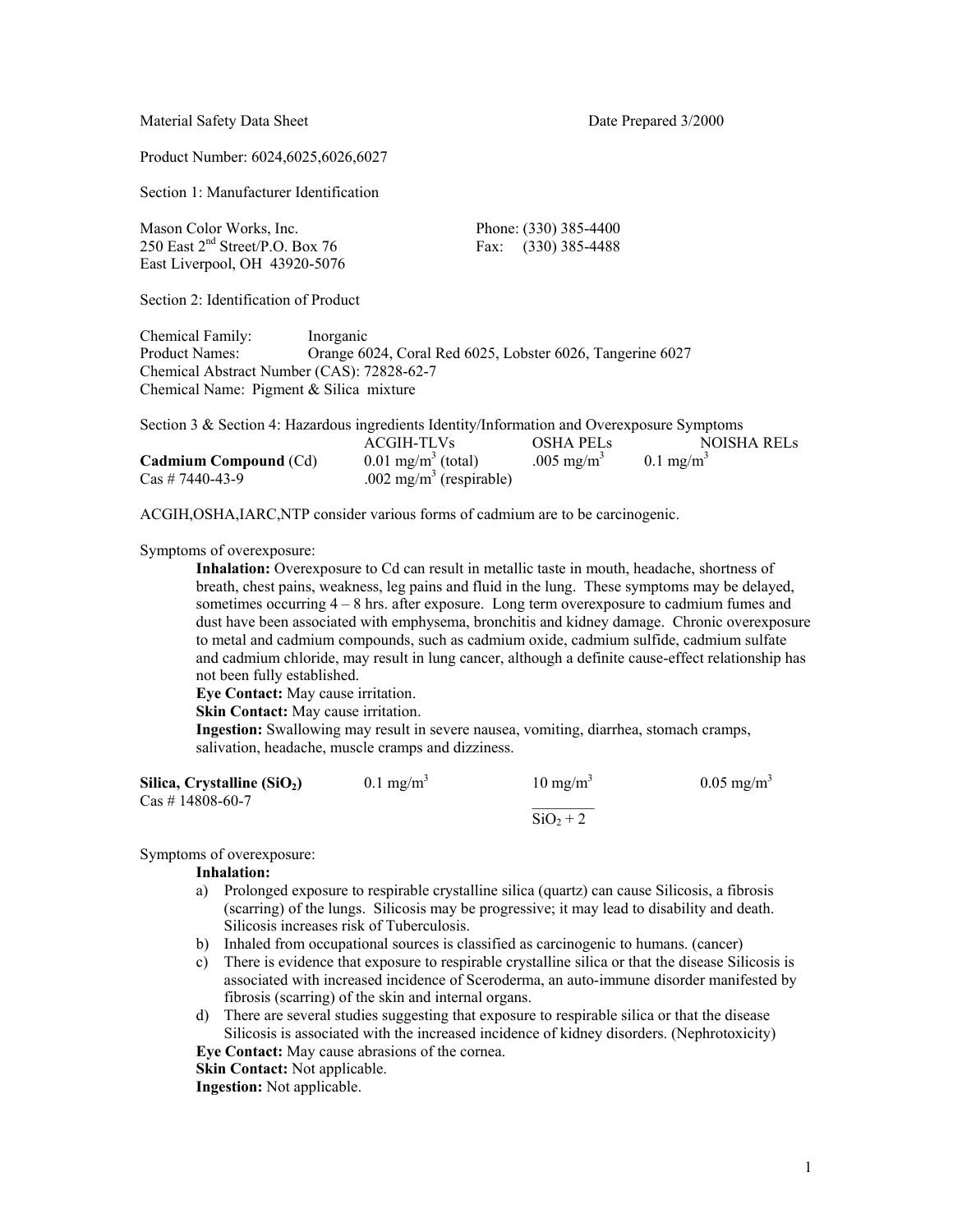Section 3 & Section 4: Hazardous ingredients Identity/Information and Overexposure Symptoms **Continued** 

| Zirconium Oxide (ZnO)              | $10 \text{ mg/m}^3$ (total)     | $15 \text{ mg/m}^3 \text{(total)}$ | 5 mg/m <sup>3</sup> |
|------------------------------------|---------------------------------|------------------------------------|---------------------|
| $\text{Cas}\; \# \; 1314 - 13 - 2$ | $5 \text{ mg/m}^3$ (respirable) | $5 \text{ mg/m}^3$ (respirable)    | 15 min. C           |

Symptoms of overexposure:

**Inhalation:** Acute inhalation to respirable dust which contains radioactive uranium, tohium and radium may cause lung cancer.

**Eye Contact:** May cause irritation with discomfort, tearing or blurring of vision. **Skin Contact**: Not applicable.

Section 5: Emergency and First Aid Procedures:

Eye: flush thoroughly with water for 15 minutes. Skin: remove contaminated clothing, wash thoroughly with soap and water. Inhalation: remove to fresh air, may give oxygen if needed. Ingestion: give large amounts of water to induce vomiting, only in conscious persons.

# IF THESE FIRST AID MEASURES FAIL, CONSULT PHYSICIAN!!!!!!!!!!!!!!!!!!!!!!!!!!!!!!

Principal Routes of Entry:

| Inhalation:   | Dust from this product may cause irritation of the respiratory system.                              |
|---------------|-----------------------------------------------------------------------------------------------------|
|               | Overexposure may cause lung damage.                                                                 |
| Ingestion:    | Large amounts may cause irritation of the gastrointestinal tract, nausea, vomiting and<br>diarrhea. |
| Skin $&$ Eve: | Nuisance dust, prolonged or repeated may cause irritation.                                          |

Section 6: Special Protection Information

| <b>Respiratory Protection:</b> | Use only NIOSHA/OSHA approved respiratory protection with adequate                                   |
|--------------------------------|------------------------------------------------------------------------------------------------------|
|                                | ventilation; avoid breathing dust. Do not exceed Occupational Exposure Limits.                       |
|                                | Wash thoroughly after handling. No food or beverage should be consumed in                            |
|                                | work area.                                                                                           |
|                                | Personal Protective Equip: Wear appropriate gloves and goggles to avoid skin and eye contact. Safety |
|                                | showers and eye stations must be present in work stations.                                           |
| Ventilation:                   | Use local exhaust or mechanical such as a dust collector to maintain dust levels                     |
|                                | below Occupational Exposure Limits.                                                                  |

Section 7: Physical and Chemical Characteristics

Boiling Point: N/A Odor: oderless Solubility in water: trace Specific Gravity (water=1): N/A Vapor Pressure (mmHg): N/A Evaporation rate: None Vapor Density (air=1):  $N/A$  % Volatile by volume: None Appearance: bright orange reddish powder

Section 8: Reactivity Data

Stability: Stable Hazardous Polymerization: will not occur Incompatibility: None Hazard Decomposition of product: N/A